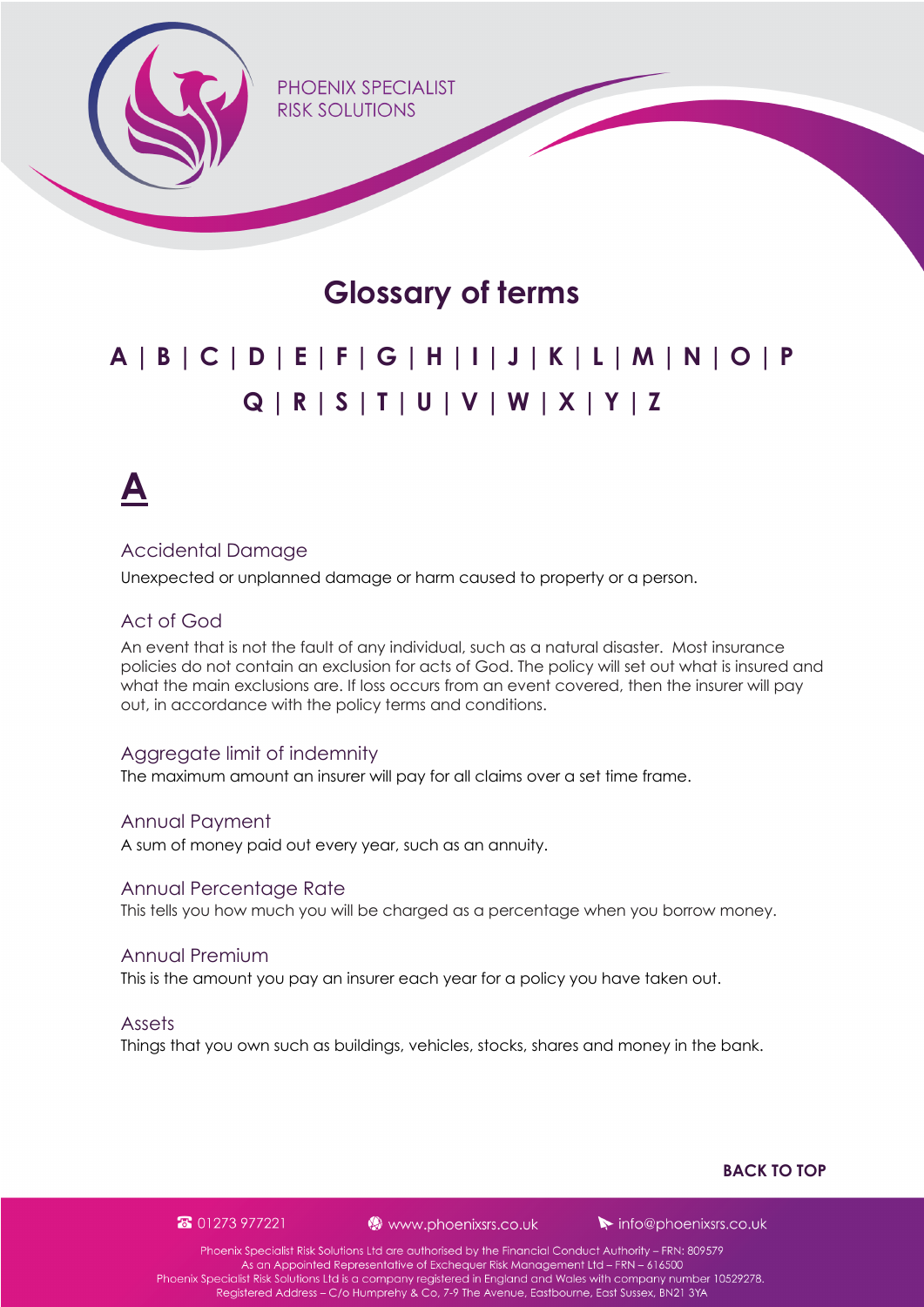<span id="page-1-0"></span>**PHOFNIX SPECIALIST RISK SOLUTIONS** 

### **B**

#### Benefit

Money paid by an insurer when a claim is accepted.

#### Broker

A person or firm that places its customers' insurance with an insurer. They can advise customers on the best insurance product to take out depending on their needs. Brokers can also provide other services such as risk management, designing or negotiating contracts, and handling claims. (Also known as an intermediary, agent or adviser).

#### Business Interruption

When business productivity has to stop due to an unplanned event or disaster which affects its profits. Business interruption insurance will normally cover the loss of income specified for a period of time that a business suffers when it has to cease trading as a result of an unplanned event such as a fire.

## **C**

#### Claim

What the customer asks the insurance company to pay to sort out problems caused by an event, such as a flood or a car accident.

#### Claim Frequency

The number of claims made on a policy.

#### Co-Insurance

An arrangement where an insurance policy is shared by more than one insurer.

#### Commercial Business

Any insurance policy taken out by an organisation to cover their trade, business or profession.

#### Commission

Money paid to a third party for matching customers with insurance providers.

#### Compulsory excess

Part of any claim that a customer has to pay.

#### **[BACK TO TOP](#page-0-0)**

#### 8 01273 977221

#### www.phoenixsrs.co.uk

 $\blacktriangleright$  info@phoenixsrs.co.uk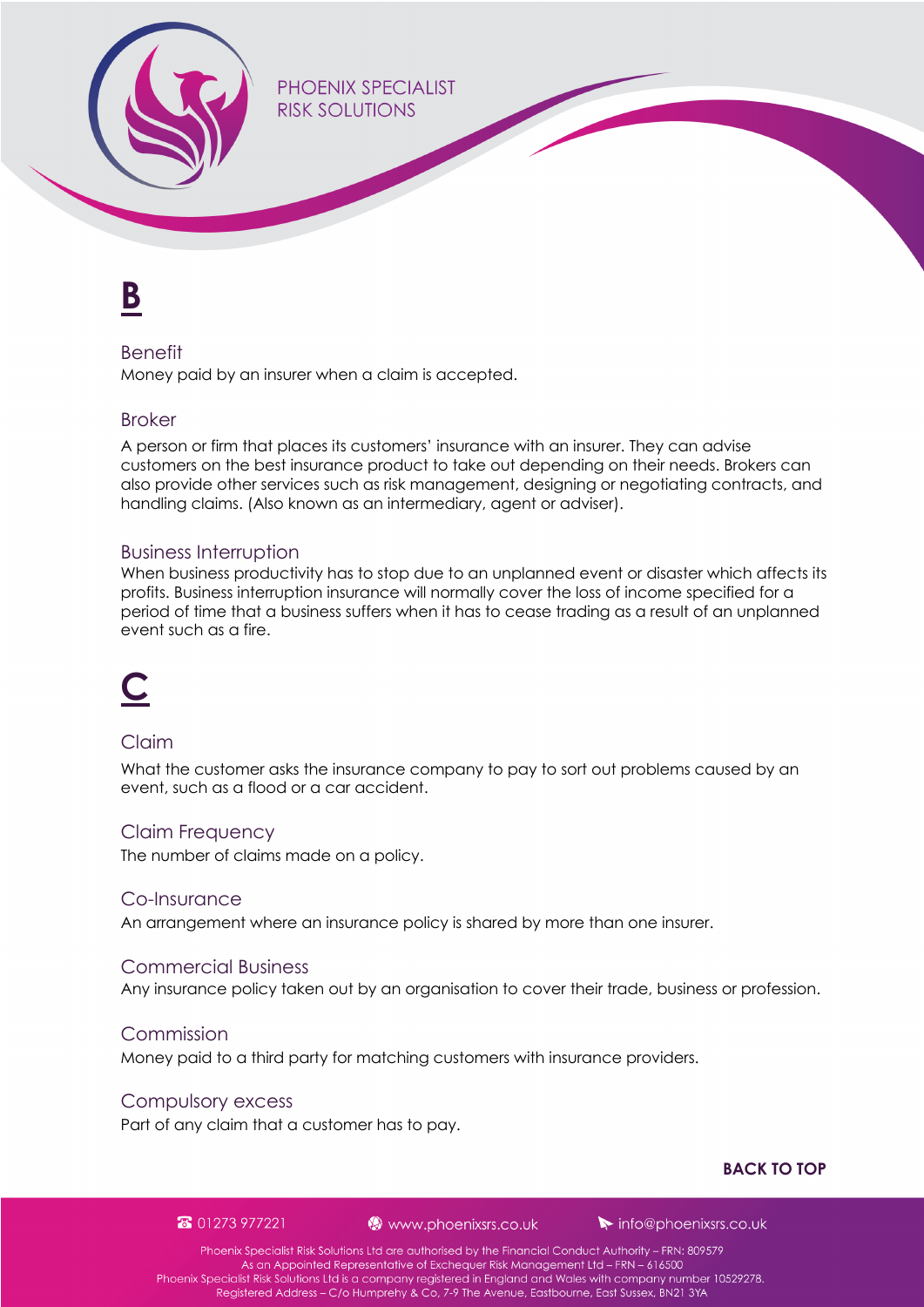<span id="page-2-0"></span>

#### **Contribution**

If something is covered under more than one policy, the cost of any claim may be shared over all policies. For example, losing possessions on holiday may be covered by both home contents and travel insurance.

#### Cooling off period

A certain amount of time a customer has to cancel a policy without penalty.

## **D**

#### Decreasing term insurance

A term insurance policy where the amount of money you have insured your life for reduces steadily every year to the end of the term – in line with a repayment mortgage – but the premium stays the same.

#### **Deductible**

This is a specified amount that has to be paid before an insurance company will pay a claim.

### **E**

#### **Excess**

This is the first amount of any insurance claim that the customer agrees to pay as part of the policy conditions – the insurer pays the rest.

#### **Exclusion**

A risk or item specifically not covered by a policy.

#### Ex-gratia Payment

Any payment made by an insurance company that is outside the terms of the policy.

#### Exposure

The potential costs of an insured event, such as a flood, to an insurer.

#### **[BACK TO TOP](#page-0-0)**

#### 8 01273 977221

#### www.phoenixsrs.co.uk

 $\blacktriangleright$  info@phoenixsrs.co.uk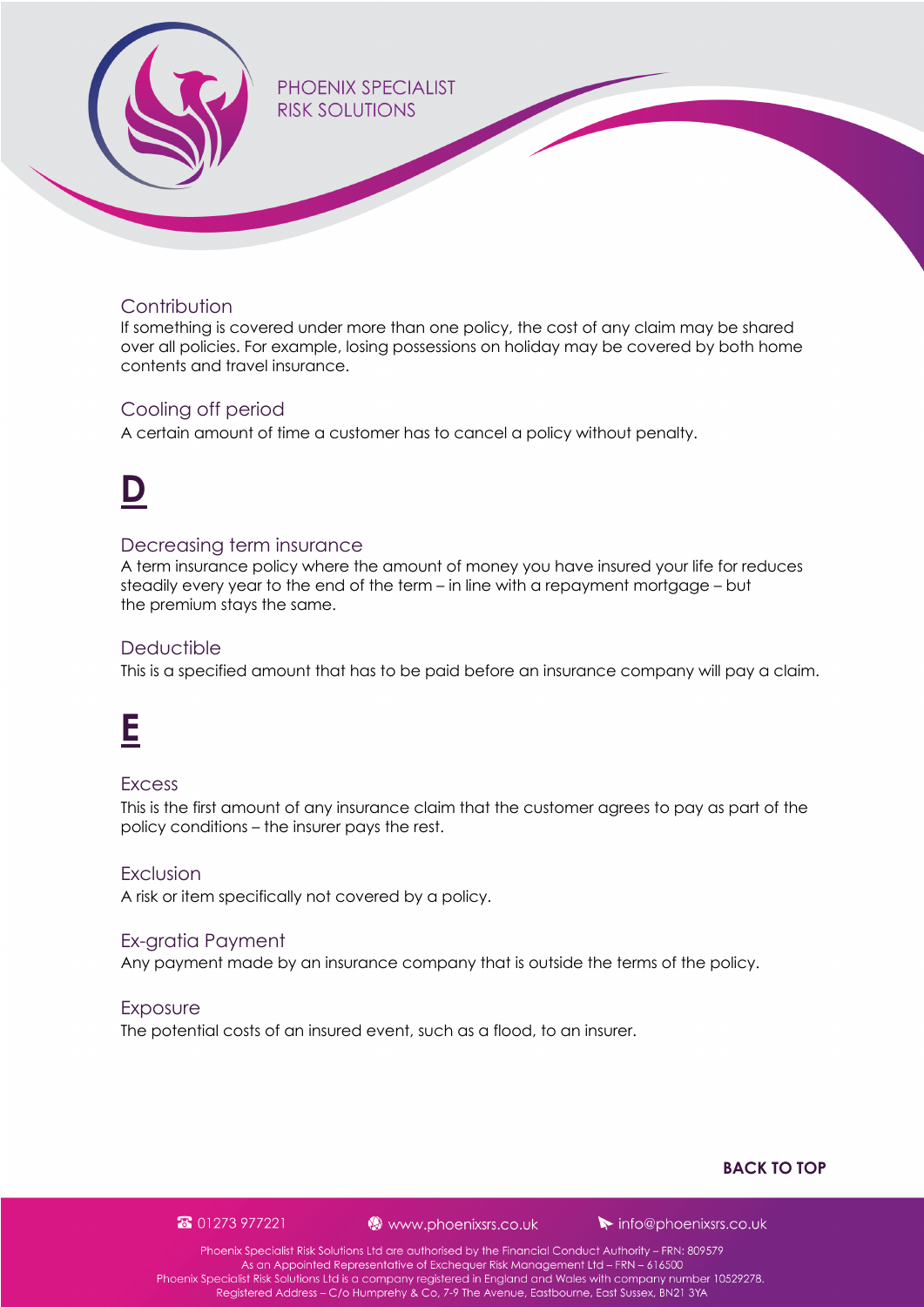<span id="page-3-0"></span>**PHOENIX SPECIALIST RISK SOLUTIONS** 

**F**

## **G**

#### General Insurance

General insurance is non-life insurance cover for damage or loss. It includes products such as motor, travel, pet, health and home insurance.

#### Glass replacement

A clause in your home or motor insurance policy that allows you to claim for the replacement of glass in your windscreen, sunroof, windows, doors, skylights, etc.

# **H**

# **I**

Inception Date

This is the date your insurance cover starts.

#### **Indemnity**

This is when someone promises to pay for loss or damage they cause someone else.

#### Index-linked

If something (for example, government bonds or pension funds) is linked to an index, then it means changes are made in proportion to the changes in the relevant index, such the retail price index or other measures of living such as interest rates or wages.

#### Inflation

This is the percentage change in the cost of living over time, measured through the Consumer Prices Index (CPI) or Retail Prices Index (RPI). As prices rise, the value of money falls.

#### Insurable interest

The interest that a person has in something such as a particular property or another individual, which means that the person would suffer a loss should that property or individual be harmed.

#### **[BACK TO TOP](#page-0-0)**

8 01273 977221

#### www.phoenixsrs.co.uk

 $\blacktriangleright$  info@phoenixsrs.co.uk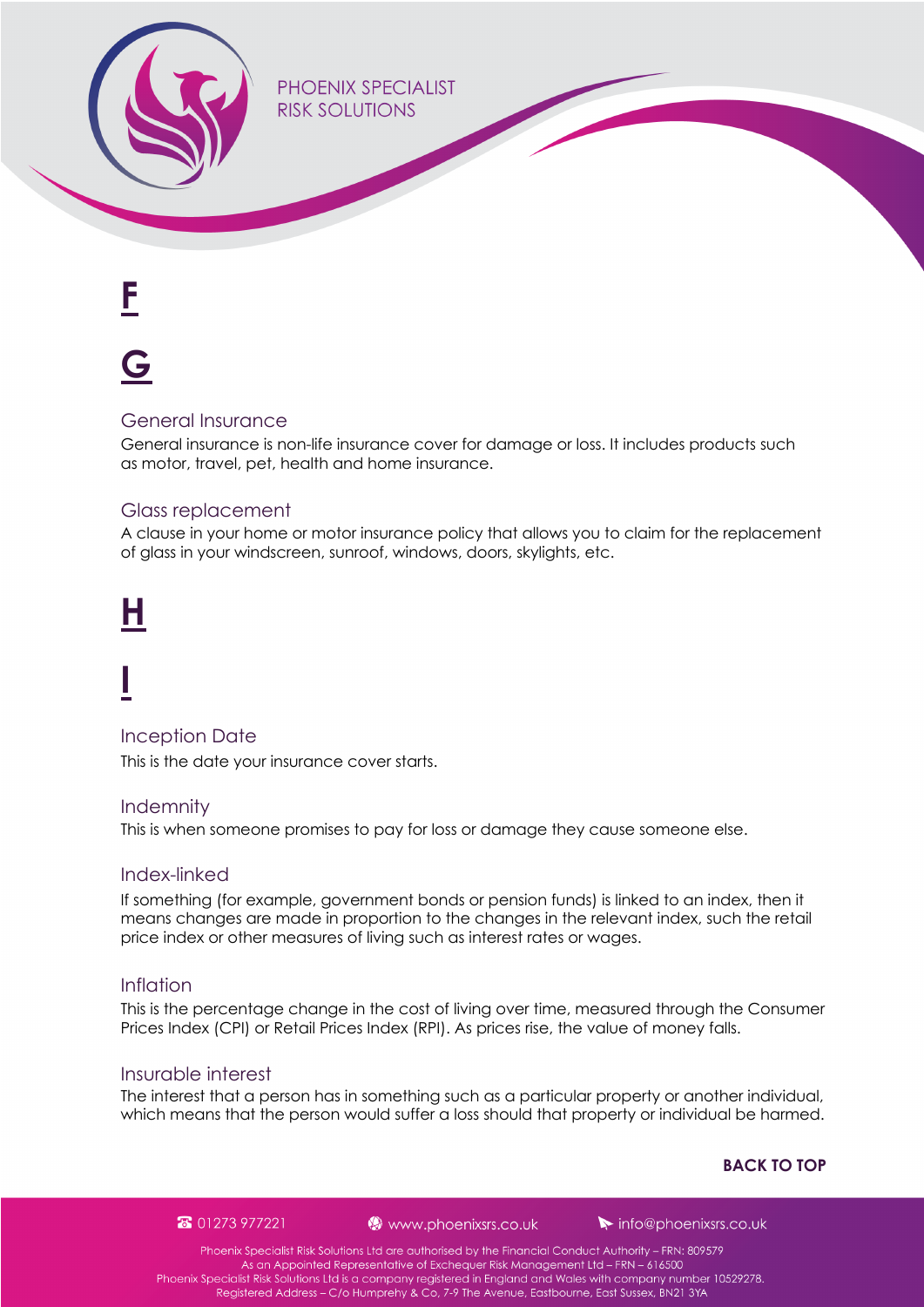<span id="page-4-0"></span>

In insurance law, you can only buy insurance for something or someone in which you have an insurable interest.

#### Insurance

Insurance is a financial product sold by insurance companies to safeguard individuals, organisations and / or their property against the risk of loss, damage or theft (such as flooding, burglary or accidents). When you buy a policy you make regular payments, known as premiums, to the insurer. If you make a claim your insurer will pay out for the loss that is covered under the policy.

#### Insurance Company

A company that creates insurance products to take on risks in return for the payment of premiums. Companies may be mutual (owned by a group of policyholders) or proprietary (owned by shareholders). (Also known as insurer or provider).

#### Insured

The person who the insurance covers. (Also known as policyholder).

#### Intermediary

Any person or firm that sells insurance but is not an insurance company themselves. This can include brokers, independent financial advisers, banks, comparison websites and trade unions

## **J**

#### Joint Life

A policy that covers two people and pays out when the first person dies.

### **K**

#### Key Person Insurance (Key Individual)

In the event of the death of a key employee on whom the business depends for its continued profitability or even existence, this type of cover provides a sum of money which can be used to pay for the cost of finding and training a successor. It can also pay out for reduced profitability.

#### **[BACK TO TOP](#page-0-0)**

#### 8 01273 977221

#### www.phoenixsrs.co.uk

 $\blacktriangleright$  info@phoenixsrs.co.uk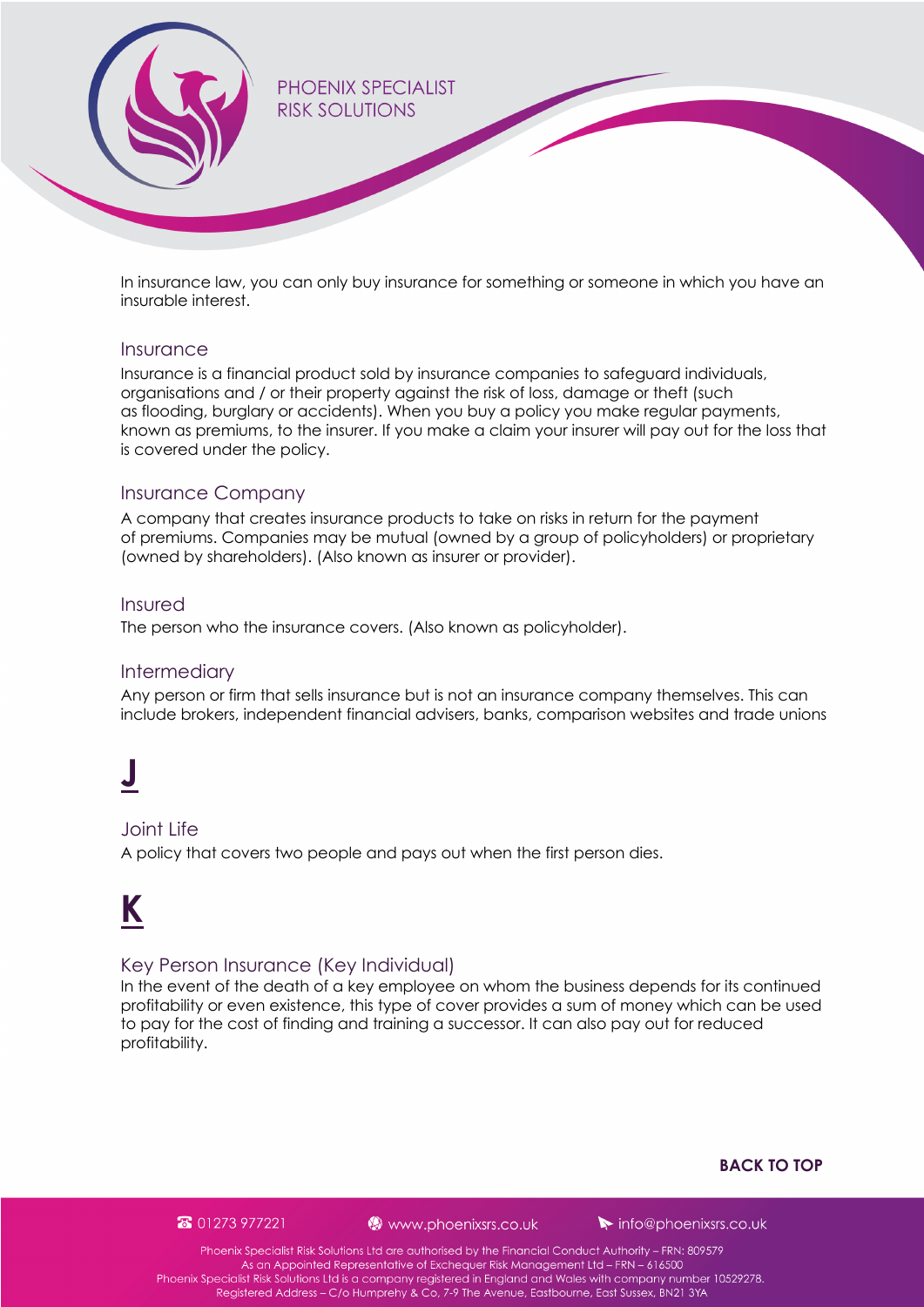<span id="page-5-0"></span>**PHOFNIX SPECIALIST RISK SOLUTIONS** 

## **L**

#### Lapse

Where the customer stops paying premiums or a policy that is not renewed.

#### Legal Expenses Insurance

An insurance policy which covers the cost of legal advice or the legal costs involved in pursuing or defending a civil claim.

#### **Liability**

Liability insurance covers business owners, independent professionals and self-employed people against the cost of compensation claims following fault of negligence brought against them by employees, clients, customers, shareholders, investors, or members of the public. Liability insurance usually covers the cost of compensation to a third party for personal injury and loss of or damage to property.

#### Loss

Injury or damage to an insured property or person as a result of an accident or misfortune.

#### Loss Adjuster

Professional appointed by your insurer to confirm the circumstances of your claim and the extent of any damage caused, and to make sure the claim is covered by your policy. The loss adjuster will tell your insurer the amount that should be paid out for your claim.

#### Loss Assessor

An independent person who evaluates and negotiates claims on behalf of the policyholder.



#### Material Damage

A term used to describe physical loss or destruction to property or contents.

#### Material Fact

An important fact about you or your circumstances that would influence an insurer's decision on whether to issue a policy and on what terms. Non-disclosure or misrepresentation of such facts can result in your policy being cancelled or your claim being declined.

#### **[BACK TO TOP](#page-0-0)**

#### 8 01273 977221

#### www.phoenixsrs.co.uk

 $\blacktriangleright$  info@phoenixsrs.co.uk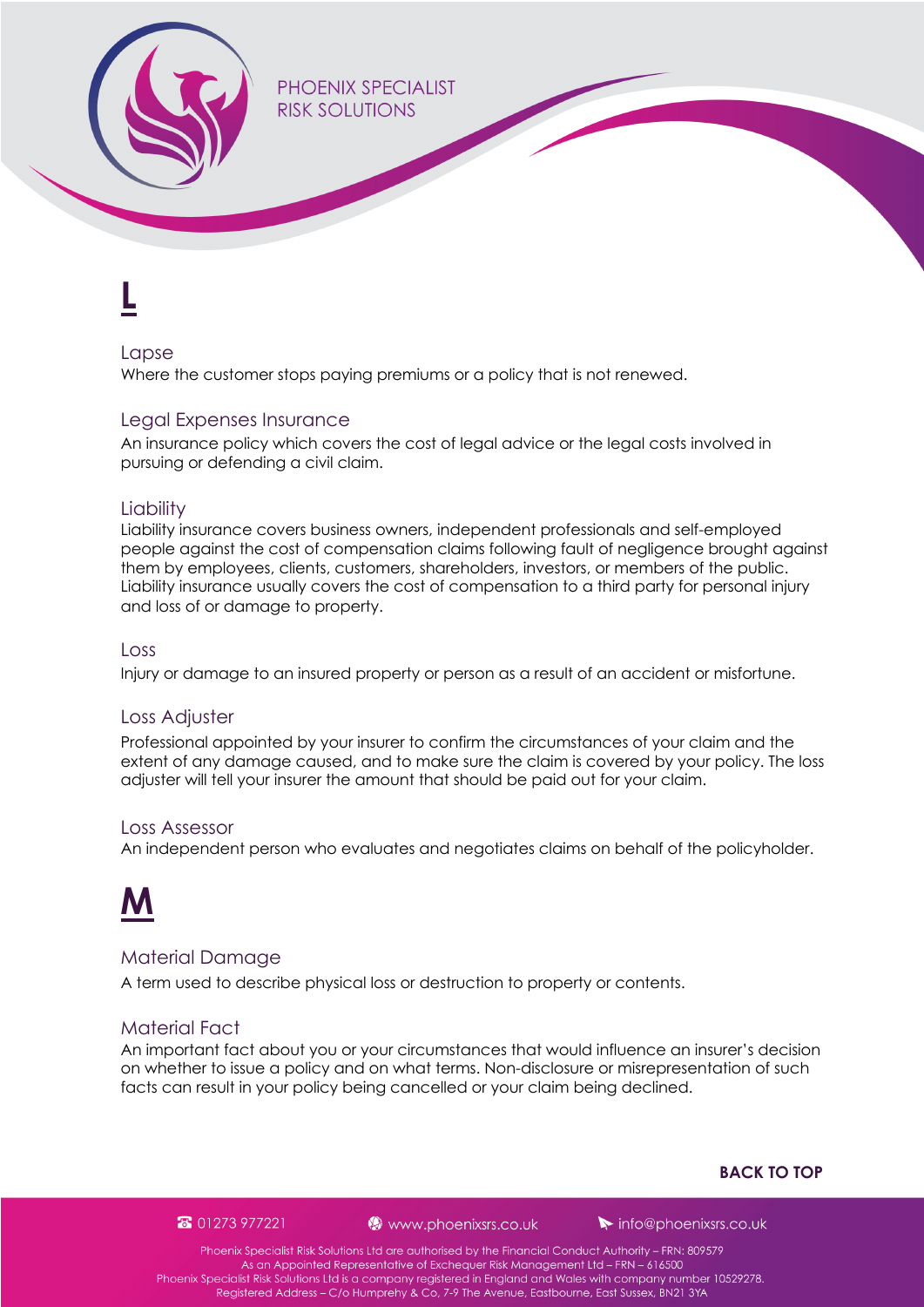<span id="page-6-0"></span>**PHOENIX SPECIALIST RISK SOLUTIONS** 

# **N**

#### **Negligence**

A failure to take proper (or reasonable) care in doing something, resulting in damage or injury to you or someone else.

#### New for Old

New for old policies replace damaged or stolen possessions at their original purchase price regardless of how old they are or what condition they're in at the time you make a claim. They differ from indemnity policies which take wear and tear into account, replacing items at their current value.

#### Non-Disclosure

This is when a customer does not tell their insurer something that might affect the insurer's decision to provide cover or how much the cover costs.

## **O**

## **P**

Peril A peril is the cause of damage, such as earthquakes, flooding, storm or fire.

#### Personal Accident

A policy that will cover you for accidental death or a specified injury.

#### Personal Lines

This refers to any insurance policy taken out by an individual in a private capacity as opposed to for business or professional use.

#### **Policy**

The insurance cover as agreed between the insurance company and customer.

#### Policy Schedule

This is an outline of the cover provided under a policy. It will show details of the policyholder and the kind of cover given.

#### **[BACK TO TOP](#page-0-0)**

8 01273 977221

www.phoenixsrs.co.uk

 $\blacktriangleright$  info@phoenixsrs.co.uk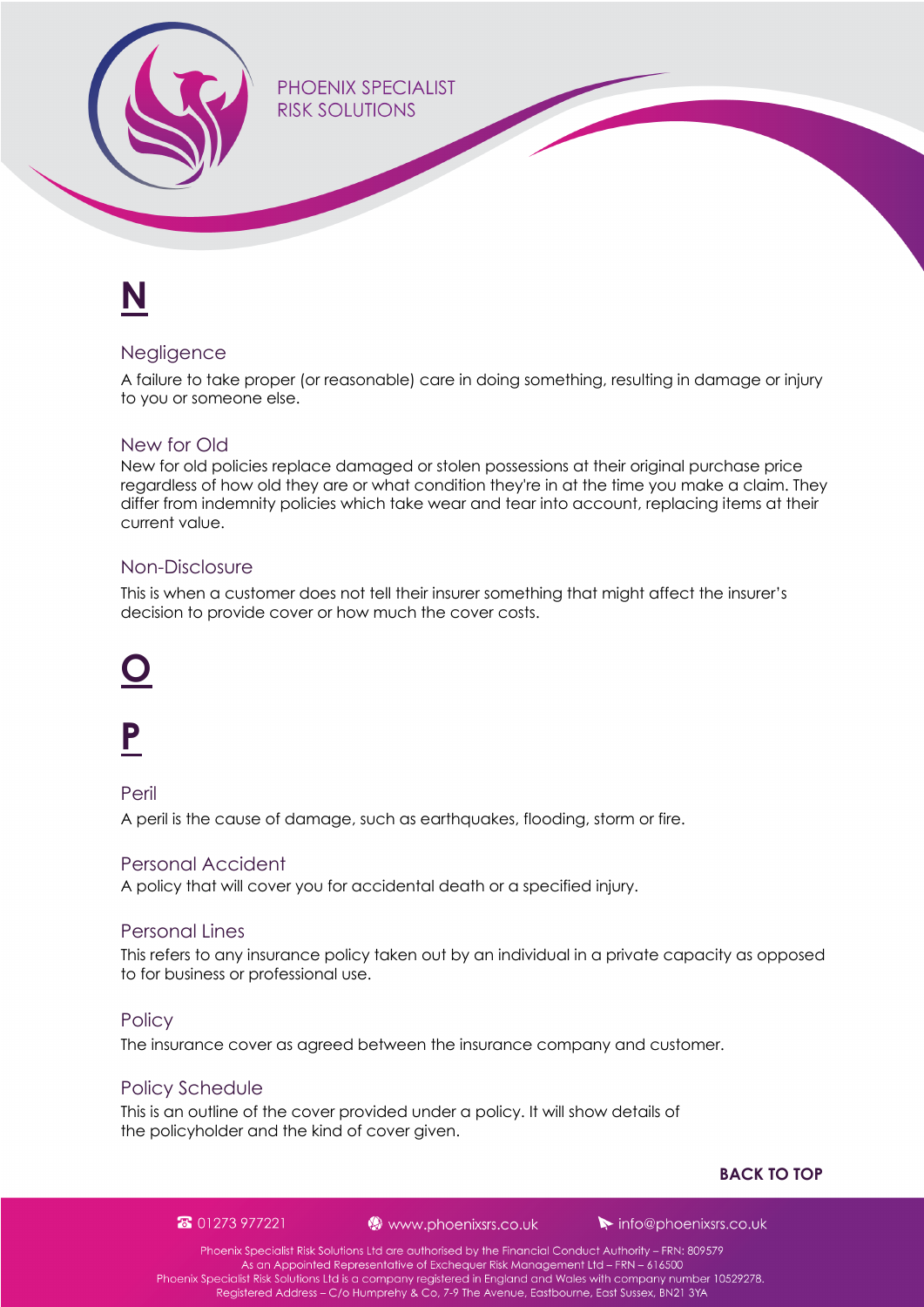<span id="page-7-0"></span>

#### Policy Holder

The person or organisation that is taking out an insurance policy (and paying the premiums).

#### Pre-existing medical condition

Any health condition you have now or had in the past; have been diagnosed with or are waiting for a diagnosis of; have been treated for or are having treatment for before the start date of any health insurance or income replacement insurance cover.

#### Premium

The amount to be paid by a customer for an agreed amount of insurance cover.

#### Proposal form

An application for insurance cover.

#### Proposer

The person who is applying for cover.

#### Public Liability

Public liability insurance covers the cost of claims made by members of the public for incidents that occur in connection with your business activities. Public liability insurance covers the cost of compensation for personal injuries, loss of or damage to property, and death.



### **R**

#### Rebuild Value

How much it would cost to rebuild your property if it was destroyed beyond repair. Most building insurance is based on this figure rather than a property's sale price or market value.

#### Reimbursement

Repayment of money to a consumer for a cost that is actually covered by the insurance policy.

#### Reinstatement

If an insured property is damaged, rather than paying the policyholder a sum of money the insurer arranges for the property to be restored to its previous condition.

#### **[BACK TO TOP](#page-0-0)**

8 01273 977221

www.phoenixsrs.co.uk

 $\blacktriangleright$  info@phoenixsrs.co.uk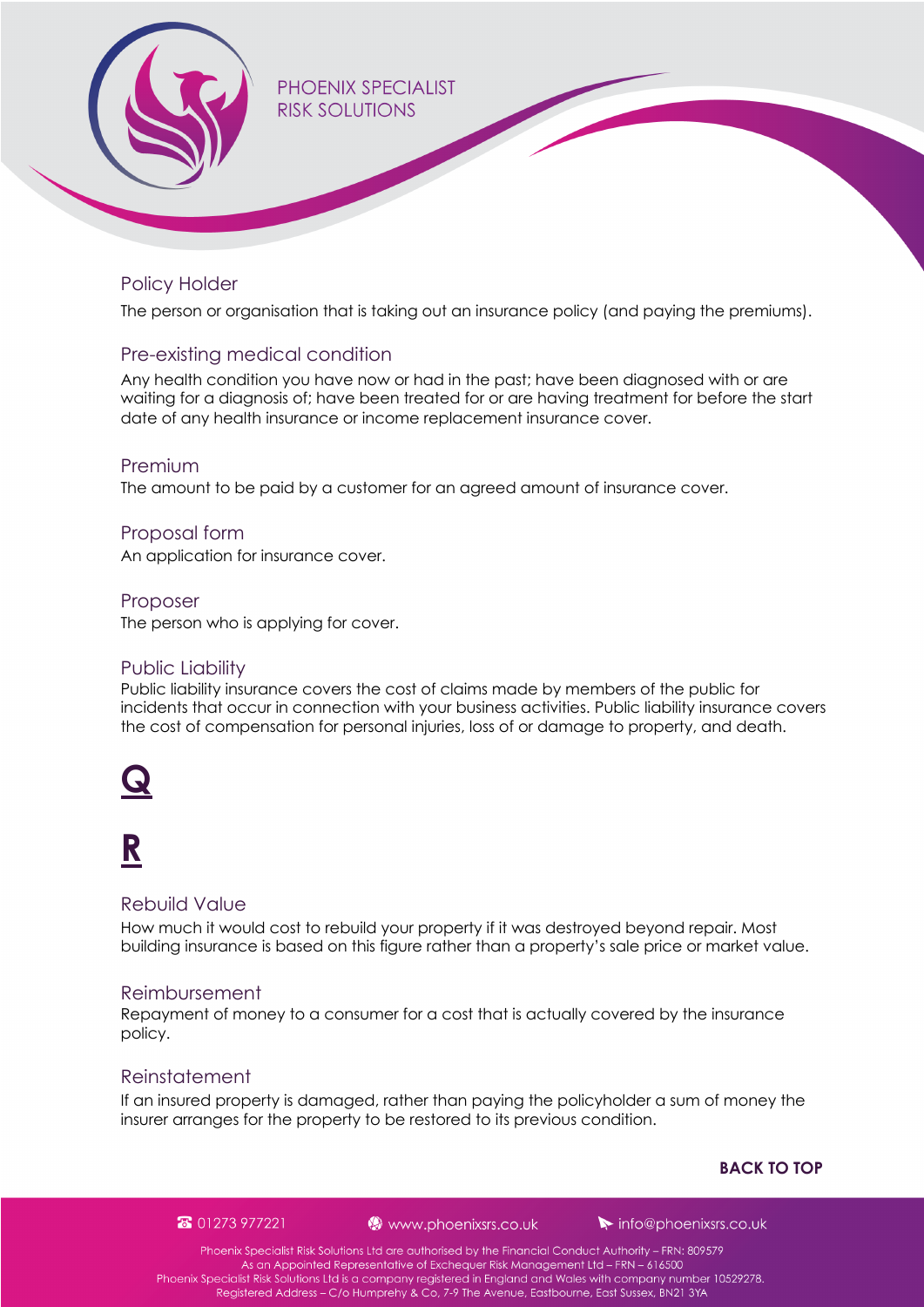<span id="page-8-0"></span>

#### Reinsurance

Insurers can buy cover from other insurers to protect themselves against large (or unexpected) losses.

### **S**

#### Statement of fact

A form outlining all the information given to an insurer that is signed by the customer.

#### Subject to survey

Insurers use this term to provisionally accept a policy but this may change on what survey results, such as a survey on a property, show.

#### Subrogation

This is where someone takes over the claim made by another person. For example, if an individual has a problem with broken drains that are the responsibility of the local authority, the insurance company may pay to fix the drains and will then look to recover the costs from the local authority.

#### Subsidence Claim

A claim for damage to a building caused by subsidence, that is when the ground beneath a building sinks, pulling the property's foundations down with it. The downward movement of the site on which the building stands is unconnected with the weight of the building. Subsidence usually occurs when the ground loses moisture and shrinks, for example following prolonged dry spells.

#### Sum insured

The value of an insured item (or event) which will form the basis of a claim.

## **T**

#### Total permanent disability

Some life policies will pay out if the policyholder becomes permanently disabled – the policy then stops.

#### **[BACK TO TOP](#page-0-0)**

#### 8 01273 977221

www.phoenixsrs.co.uk

 $\blacktriangleright$  info@phoenixsrs.co.uk